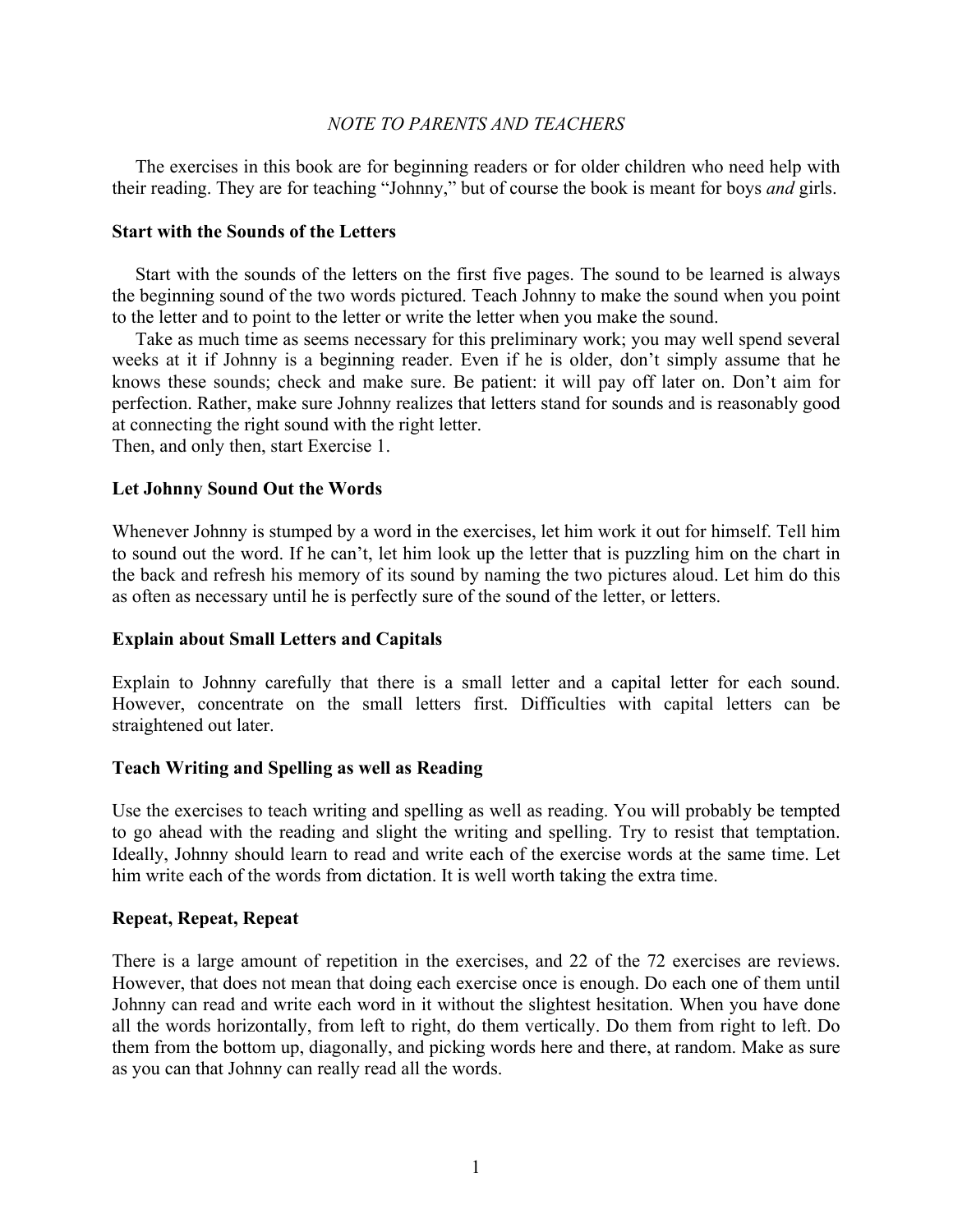## **Don't Skip or Jump**

Do the exercises in the exact order in which they are printed. Otherwise you will defeat your purpose.

## **Don't Let Johnny Guess**

Watch out for signs of word guessing. Whenever Johnny does any guessing, insist that he sound out the word and, if necessary, look up the letter sounds on the chart in the back.

## **Things You Should Explain to Johnny**

 Some of the exercises will profit from a little explanation beforehand. Here are a few simple points to tell Johnny:

 Before you do Exercise 10 with him, explain to him that before *a, o* and *u* the sound of *k* is spelled *c*, but before *e* and *i* it is spelled *k*. After a short vowel it is usually spelled *ck*.

 Before Exercise 14, explain to Johnny the rule about the letter *s* at the end of a word: After the consonants *f, k, p*, and *t*, it stands for the hissing *ss* sound, but after all other sounds it stands for the *z* sound.

 Before Exercise 21, explain to Johnny that the sound of *ch* is usually spelled *ch* at the beginning of a word and *tch* at the end.

 Before Exercise 24, tell Johnny that there are words that sound alike but are spelled differently, like *meet* and *meat*, *seem* and *seam*, or *week* and *weak*. Point out to him that they have different meanings.

 Before Exercise 30, explain to Johnny that the *oi* sound is usually spelled *oi* inside a word and *oy* at the end.

Before Exercise 31, explain to him that it is usually *ou* inside a word and *ow* at the end.

 Before Exercise 32, tell him that the a*u* sound is usually spelled *au* in the middle and *aw* at the end.

 Before Exercise 40, explain to Johnny about the "*silent e*" at the end of a word, which means that the *a* should be sounded with its "long vowel" sound rather than its *"short vowel*" sound. Be sure he fully understands the switch from *cap* to *cape*, *mad* to *made*, *hat* to *hate*. This is very important, since here for the first time Johnny learns that a letter can have two different sounds. (Probably Johnny will by now have learned to recite the ABC. If so, tell him that the silent *e* "makes the letter say its name."

 Before Exercise 48, explain to Johnny that *ing* works just like the silent *e* in changing a short vowel into a long vowel. To keep the vowel short in such *ing* words, the final consonant must be doubled before adding the *ing*, as in *hopping, filling, and drumming*.

Before Exercise 49, explain to Johnny that the double-consonant rule applies also to final  $y$ , as in *nutty, sunny*, and *foggy*. Explain to him also that the plural of lady is spelled *ladies*, of *body, bodies*, and so on. Tell him also about *lazy, lazier, laziest*, and *lazily*.

 Before Exercise 51, remind him again of the double-consonant rule and point out to him the difference between *robed* and *robbed, filed* and *filled*.

 Before Exercise 53, show Johnny that the double-consonant rule applies also to final *er* and *le*, as in *rubber, trigger, settle*, and *middle*.